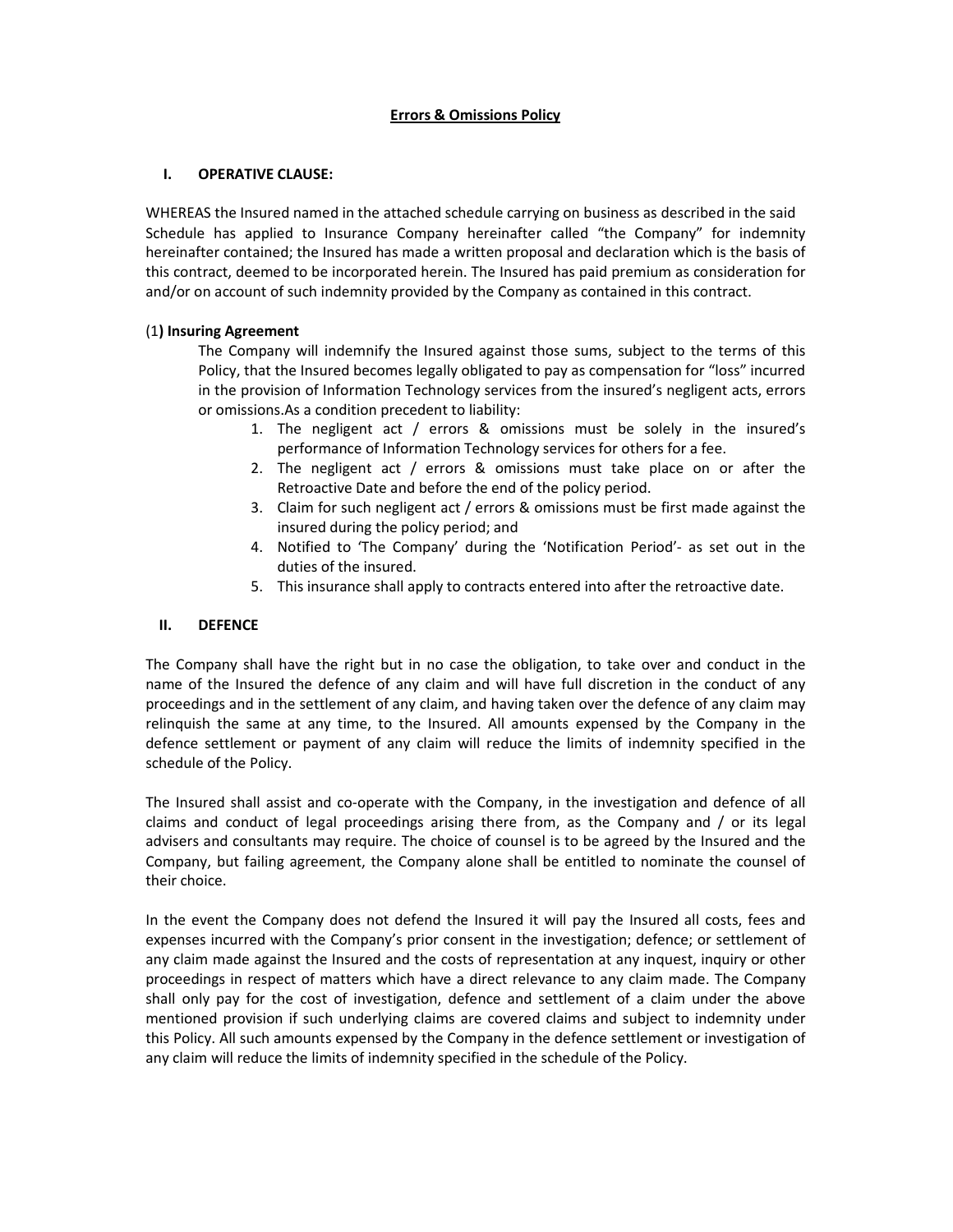In the event that the Company, in its sole discretion, chooses to exercise its right pursuant to this condition, no action taken by the Company in the exercise of such right will serve to modify or expand in any manner, the Company's obligations as under this Policy.

# III. EXTENDED REPORTING PERIOD

If the Company cancels or does not renew this policy, the insured has the right for a period of 30 days following the effective date of cancellation to report to the Company any claim made against the insured during such 30 days period- provided no similar / identical insurance is in force. However, that claim must be for losses, negligent acts, errors or omissions, that occur after the retroactive date and before the end of the policy period.

# IV. LIMITS OF LIABILITY

The limit of indemnity as stated in the schedule indicates the maximum aggregate amount 'The Company" will be liable to pay regardless of the number of persons covered by the policy and /or the number of claimants or claims made.

The limit stated is the limit of Indemnity any one event and in the aggregate limit for all claims first made and reported to 'The Company" during the policy period.

# V. DEFINITIONS

1) "An Act of Terrorism" means an act including but not limited to the use of force or violence and / or threat thereof of any person or groups(s) or government(s), committed for political, religious ideological or similar purpose including the intention to influence any government and / or to put the public, or any section of the public in fear.

2) "Aircraft" means any vessel, craft or thing made or intended to fly or move in or through atmosphere or space.

3) "Bodily Injury" means bodily harm, sickness or disease including death, resulting there from.

4) "Business" means the business specified in the Schedule including the provision of canteens, social, sports welfare and childcare organization for the benefit of the Insured's Employees, first aid, fire and ambulance services and the maintenance of the Insured's premises.

5) "Claim" means:

- I. the receipt by the Insured of any written or verbal notice of demand for compensation made by a third party against the Insured; or
- II. any written statement of claim, summons, application or other originating from legal or arbitral process, cross-claim, counter-claim or third or similar party notice served upon the Insured; or
- III. a demand for monetary compensation, a legal proceeding in a court securing monetary damages and includes an arbitration proceeding

6) "Company" means "Insurance Company".

7) "Damages" means any amount that the insured shall be legally liable to pay in respect of judgments rendered against the insured, provided that such damages shall not arise from any guarantee, penalty clause, taxes, fines or any matters which may be deemed uninsurable under the law. Damages shall not include sums that the insured is legally liable to pay by way of restitution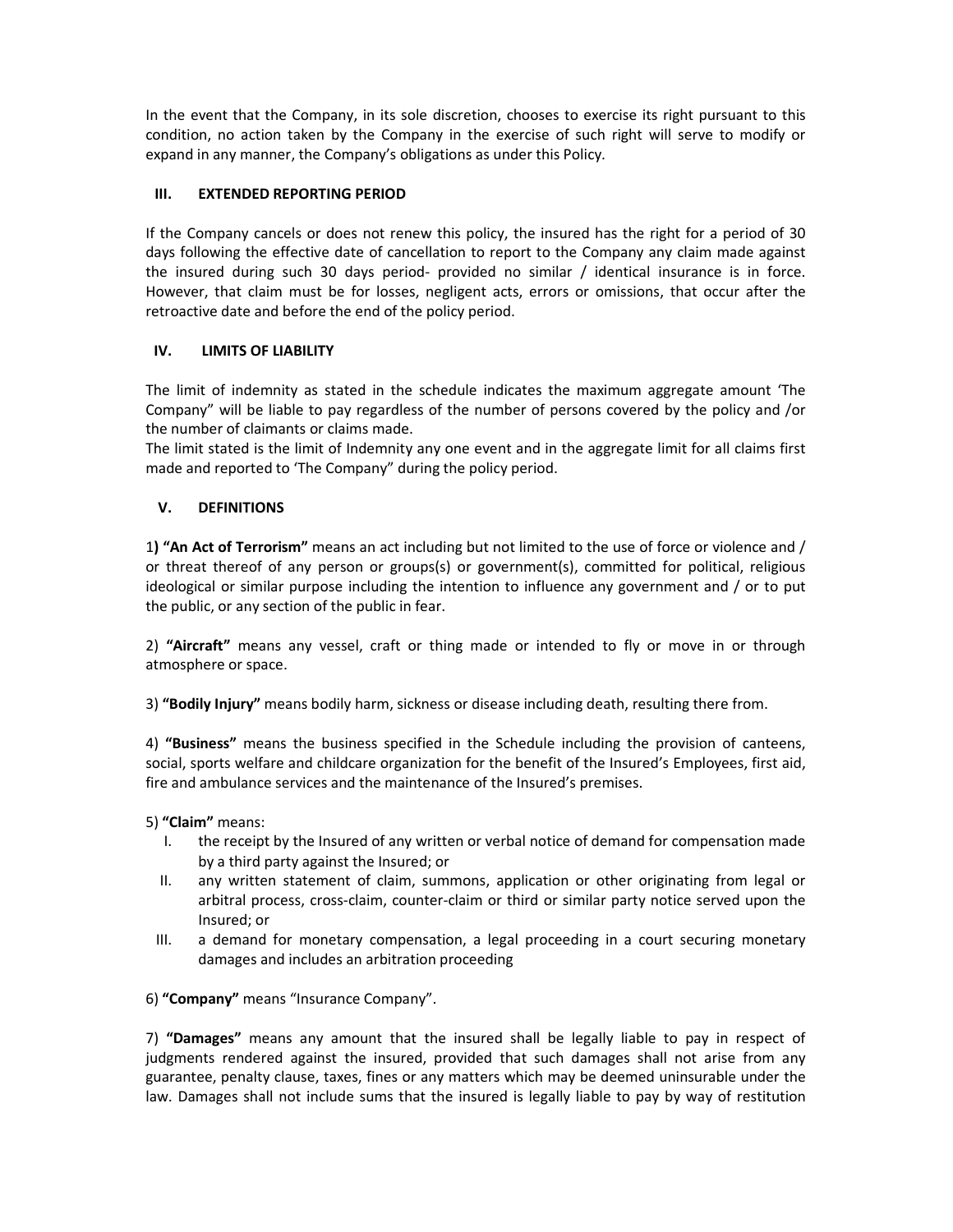following a total or partial failure of consideration on the part of the insured in relation to the performance or non-performance of services, and shall not include penalties, or non pecuniary relief or any amount for which the insured is not financially liable or which is without legal recourse to the insured.

8) "Deductible" means the amount of deductible as specified in the schedule.

9) "Defence Expenses" means all expenses incurred by the Company in any claim defended by the Company or incurred by the insured with the Company's prior written consent - as well as all reasonable costs levied against the insured in any such claim which does not exceed the Company's limit of liability.

10) "Employee" means any person engaged under a contract of service or apprenticeship with the Insured, but does not include any person employed under such a contract who is excluded for the definition of 'worker' under any workers' compensation legislation.

11) Information Technology means any Computer Software manufactured, produced, sold, installed, repaired, serviced, treated, supplied, distributed, licensed or shared by the Insured and any service provided by the insured in relation to be in connection with computer software.

12) Insured means the individual, partnership, corporation, joint venture or other entity named in Item 1 of the Schedule and any subsidiary, director, officer or employee thereof while acting solely within the scope of his or their duties as such.

13) "Licensee" means any party who enters into a license agreement with the insured.

14) "Limit of Indemnity" means the applicable Limit of Indemnity specified in the Schedule.

15) "Loss" means monetary sums payable pursuant to judgments, awards and/or settlements negotiated by or on behalf of the Company arising out of a wrongful act provided, plus defence expenses, however, that loss shall not include fines, penalties, punitive or exemplary damages, nor pecuniary relief, taxes or any amount for which an insured is not financially liable, or which is without legal recourse to an insured, or any matter which may be deemed uninsurable under Indian Law.

16) "Notification Period" means the period commencing on the start of the Period of insurance and ending NINETY (90) days after its expiry.

# 17) "Policy" means

- i. The schedule, insuring clause(s), definitions, exclusions, conditions, and other terms contained herein; and
- ii. Any endorsement attaching to and forming part of the policy either at inception or during the policy period; and
- iii. The proposal.

18) "Policy Period/Period of Insurance" means the period; commencing on the effective date and hour as shown in the Policy Schedule, and terminating at midnight on the expiry date also shown in the Policy Schedule.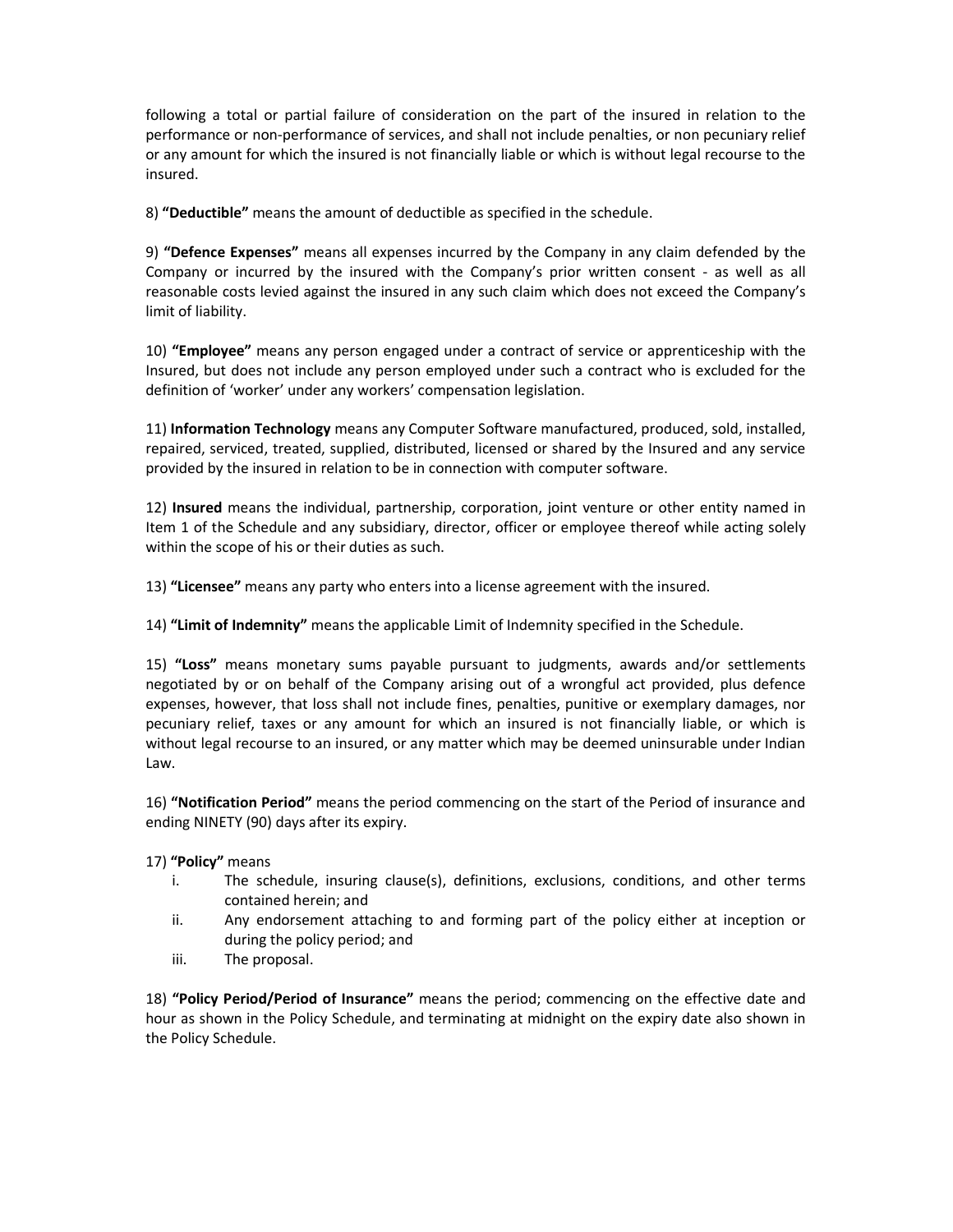\*Note: - The aforesaid period, shall when specifically indicated in the policy and/or schedule, also mean to include any period after the retroactive date and before the termination and/or expiry dateas shown in the policy schedule.

Explanation: Any covered occurrence, loss, liability and/or claim that arises after such retroactive date and before the effective date of the policy would have to be reported before; the expiry date asshown on the policy and/or the termination of the policy and/or during any extended reporting period - if provided for in the policy and schedule.

19) "Pollutants" means any solid, liquid, gaseous, or thermal irritant or contaminant, including: smoke, vapour, soot, fumes, acids, chemicals, asbestos, asbestos containing materials, lead, lead containing materials and waste. "Waste" includes material to be recycled reconditioned or reclaimed as well as medical waste.

20) "Premium" means the premium specified in the schedule or in any endorsement to the Schedule.

21) "Property Damage" means (1) physical injury to, or destruction of tangible property including the loss of it, or (2) loss of the use of tangible property which has not been physically injured or destroyed.

22) "Proposal" means the application for insurance completed by insured and any ancillary information anddocumentation supplied by the insured in connection with this insurance.

23) "Schedule" means the schedule to the policy.

24) "Subsidiary" means any corporation of which the entity named in Item 1 of the schedule owns more than50% of the issued and outstanding voting stock either directly or indirectly through one or more of itssubsidiaries, Subsidiary includes any corporation which becomes a Subsidiary during the policy periodprovided that within 30 days of its becoming a subsidiary:

- i. The Company is provided full particulars of the new subsidiary and
- ii. Subject to review and acceptance by the Company, any additional premium or amendment of theprovisions of this policy required by the Company relating to such new subsidiary is agreed to and
- iii. Any additional premium required by the Company is paid when due.

This policy does not cover any claim against a subsidiary or any partner, director, officer or employee thereof forany wrongful act when the entity named in the declarations did not own more than 50% of the issued andoutstanding voting stock of such subsidiary, either directly or indirectly through one or more of its subsidiaries.

25) "Watercraft" means any vessel, craft or thing made or intended to float on, or in, or travel on or throughwater.

26) "Wrongful Act" means any actual or alleged negligent act, error or omission in the performance of computerservices for others for a fee.

27) "Unauthorized Access / Use" means a third party's access / use to the computer system of insuredwithout authorization or exceeding authorization.

28) "Retroactive date" is the date indicated as retroactive date in the schedule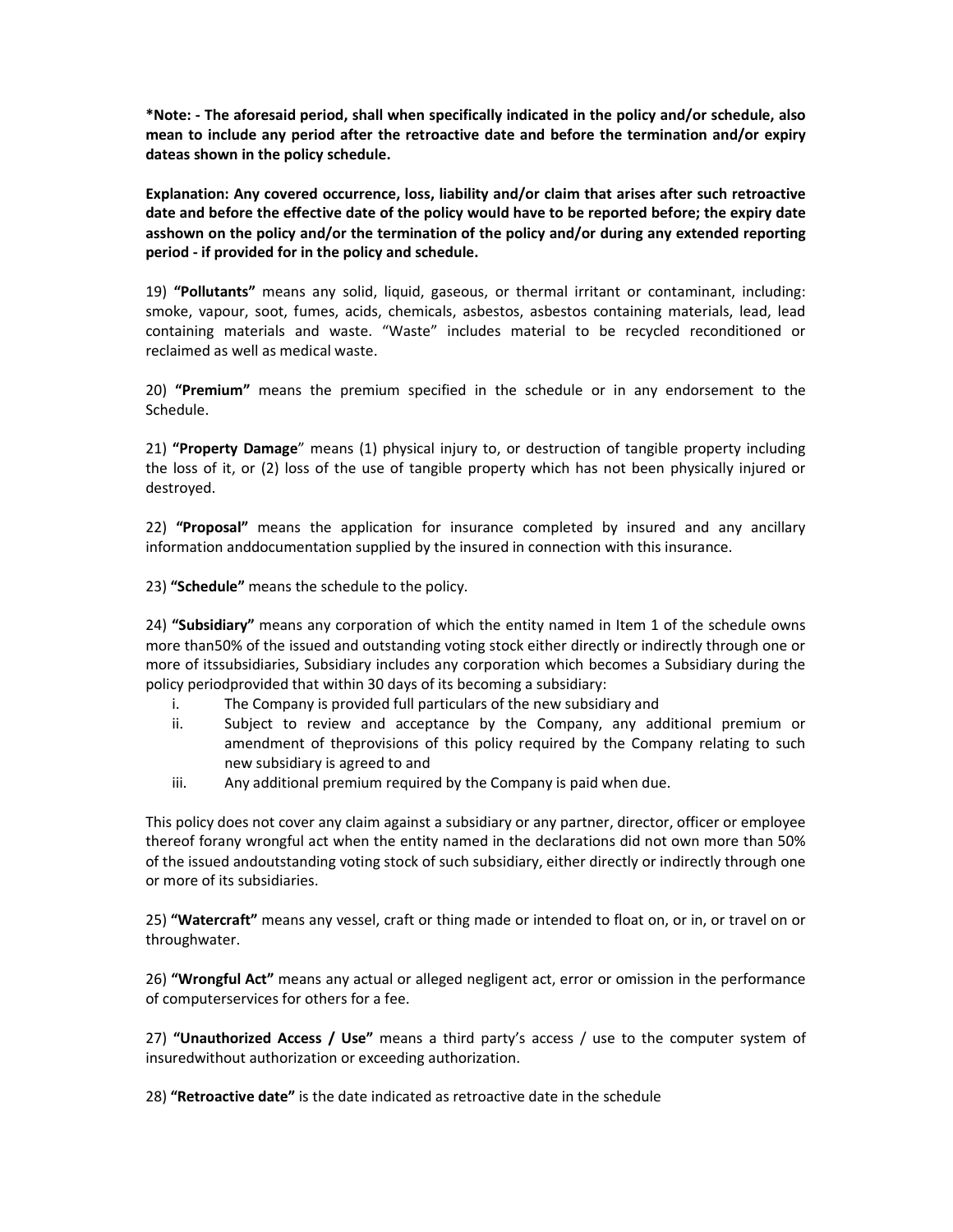# VI. EXCLUSIONS

The Company shall not be liable for any loss, liability and/or claims, under this Policy, arising from:

1. The insured's dishonest, fraudulent, criminal, reckless, or malicious act, error or omission; 2. Any claim:

- a. first made, threatened or intimated against the Insured prior to the Period of Insurance; or
- b. directly or indirectly based upon, attributable to, or in consequence of any fact or circumstance:
	- i. of which written notice has been given, or ought reasonably to have been given, under any previouspolicy; or
	- ii. Of which the Insured first became aware prior to the Period of Insurance and/or which the Insuredknew or ought reasonably to have known that had or has the potential to effect the policy.

3. Any bodily injury or property damage incurred, during the provision of I. T. Services, that the insuredbecomes legally obligated to pay;

4. Delay in performance or failure to perform any contract unless such claim is arising out of wrongful act, error of omission.

5. The actual or alleged intentional non-performance or default of any of the insured's contractual obligations.

6. (a) false arrest, detention or imprisonment; (b) libel, slander or defamation of character; (c) assault orbattery; (d) wrongful entry or eviction; or (e) invasion of any right of privacy.

7. the gaining in fact of any improper personal profit or advantage; to which the insured is not legally entitled;related to any disputes or differences regarding the insured's fees, charges, commissions or for the returnof money paid to insured.

8. Any guarantee of, or the exceeding of, cost estimates.

9. Any liability that the insured assumed under any contract or agreement, by way of guarantee, warranty, penalty clause, and/or any other obligation deemed uninsurable under law.

10. Any costs and expenses incurred by the insured to comply with any warranties, guarantees, representationsor promises made in respect of the insured's services, software or electronic products. This includes, butis not limited to the insured's costs of repair or replacement of defective material, workmanship or productserror correction, system modification, product recall, withdrawal or inspection, delivery time, completiontime, financial savings or of any property of which such products or work form a part.

11. Electrical failure, including any electrical power interruption, surge, brownout or blackout.

12. The failure to prevent unauthorized access to or use of any electronic data processing system or program.

13. Any infringement of patent, copyright, trademark, service mark or other intellectual property right.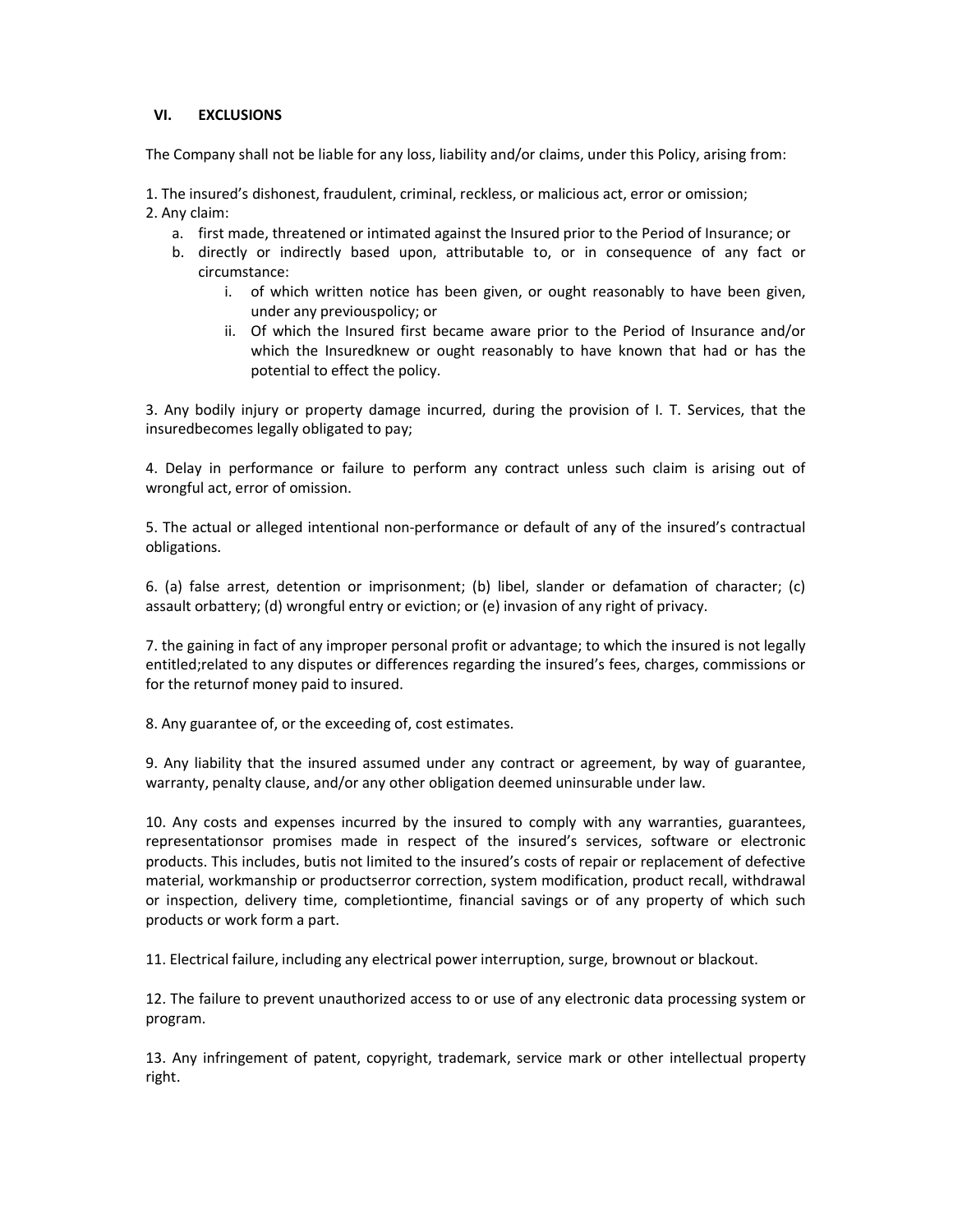- 14. Any violation of any securities, anti-trust, restraint of trade, unfair trade practices;
- 15. The performance of or failure to perform professional services for any person or organization:
	- a. Which is or was owned, managed, operated or controlled by the insured directly or indirectly; or
	- b. Which does or did own, manage, operate or control the insured directly or indirectly; or
	- c. Which is or was affiliated with the insured through common majority ownership or control; or
	- d. In which the insured is or was a director, officer, partner or principal stockholder;

16. (a) any notice, claim or legal proceeding which is known or pending prior to the policy period; and / or

(b) Any fact or circumstance of which written notice has been given by the insured, or ought reasonably tohave been given, under any previous policy (whether issued by the Company or not) or of which theinsured first became aware prior to the policy period and which the insured knew or ought reasonably to have known.

17. (a) "loss" arising out of the actual, alleged or threatened spill, discharge, emission, dispersal, seepage,leakage, migration, release or escape of "pollutants";

At or from any premises, site or location which is or was at any time owned or occupied by, or rentedor loaned to, any Insured; or, at or from any premises, site or location which is or was at any timeused by or for any Insured; or contactor or subcontractor working directly or indirectly on the Insured'sbehalf and/or any other such person(s) on behalf of the Insured, for the handling, storage, disposal,processing or treatment of waste - which are or were at any time transported, handled, stored, treated,disposed of, or processed as waste by or for any Insured; or any person or organization for whom theInsured is legally responsible;

(b) Any request, demand or order that the Insured or others test for, monitor, clean up, remove,contain, treat, detoxify or neutralize, or in any way respond to, or assess the effects of, "pollutants";or from a claim or suit by or on behalf of a governmental authority for damages because of testingfor, monitoring, cleaning up, removing, containing, treating, detoxifying or neutralizing, or in any wayresponding to, or assessing the effects of the "pollutants".

18. Unlawful discrimination on any basis whatsoever.

### 19. Injury or damage to:

a) The insured's employee or an independent contractor working for the insured; or

b) The spouse or relative of such employee or independent contractor, as a consequence of injury ordamage to the employee or independent contractor.

# This exclusion applies:

i) Whether the insured is liable as an employer or in any other capacity; and

ii) To any obligation of the insured to share damages with or repay someone else who must pay damagesbecause of the above mentioned injuries or damages.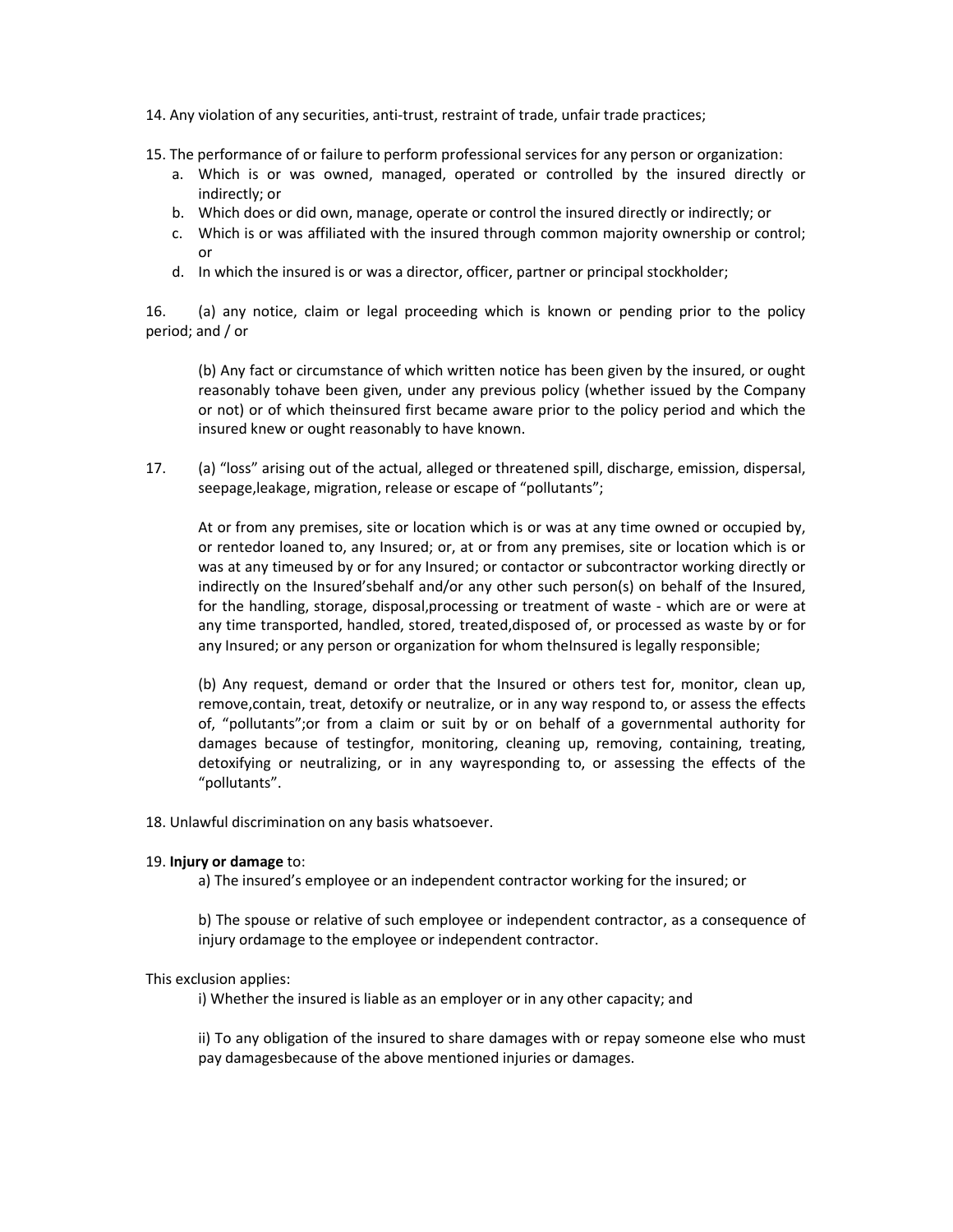20. Any loss or liability to any person employed and/or under a contract of employment and/or apprenticeshipand/or internship with the Insured in the course of his association in any of the aforesaid capacities withthe Insured.

21. Any form of relief other than the payment of money damages.

22. The bankruptcy or insolvency of the insured;

23. Claims arising out of:

a. The ownership, maintenance, operation or use by or on behalf of the Insured of i. Any Aircraft; or ii. Any Watercraft exceeding 10 meters in length; or

b. The Insured's Information Technology Software used, for and or with and/or applied to, Aircraftcomponent parts used in maintaining an aircraft in flight or moving upon the ground or used in theconstruction of an Aircraft hull or machinery; or Computer Equipment which to the knowledge of theinsured, is incorporated in an Aircraft.

24. Directly or indirectly based upon, attributable to, or in consequence of any trading debts incurred by the Insured and/or any guarantee given by the insured for a debt.

25. Property Damage to any property upon which the Insured is or has been working where the PropertyDamage arises from the work of the Insured.

26. The cost of performing, correcting or improving any work undertaken by the insured.

27. This insurance excludes loss, damage, cost or expenses of whatsoever nature directly or indirectlycaused by, attributable to, resulting from or in connection with any act of terrorism regardless of any othercause or event contributing concurrently or in any other sequence to the loss. It also excludes loss, damage, cost or expenses of whatsoever nature directly caused by, resulting from orin connection with any action taken in controlling, preventing, suppressing or in any way relating to actiontaken in respect of any act of terrorism.

28. Ionizing radiation or contamination by radioactivity from any nuclear fuel or from any nuclear waste or fromthe combustion of nuclear fuel. For the purpose of this Exclusion, combustion will include any self sustaining process of nuclear fission; or nuclear weapons material.

29. Any consequence of war, invasion, act of foreign enemy, hostilities (whether war be declared or not), civil war, rebellion, revolution, insurrection, military or usurped power, or expropriation (including lawfulseizure, resumption, confiscation, nationalization, requisition, destruction or damage) of or to property byor under the order of any Government or public or local authority.

# VII. DUTIES OF THE INSURED IN CASE OF ANY LOSS, CLAIM OR LIABILITY:

Notwithstanding anything to the contrary it is condition precedent, to the Company incurring any obligationto the Insured, as set out in this Policy that:

The Insured immediately advise and notify the Company of any loss(s), claims, negligent acts, errors oromissions and/or any liability that may give rise to claim(s) recoverable, and/or invoke any provisionsunder this Policy, and/or invoke the companies obligations under this Policy;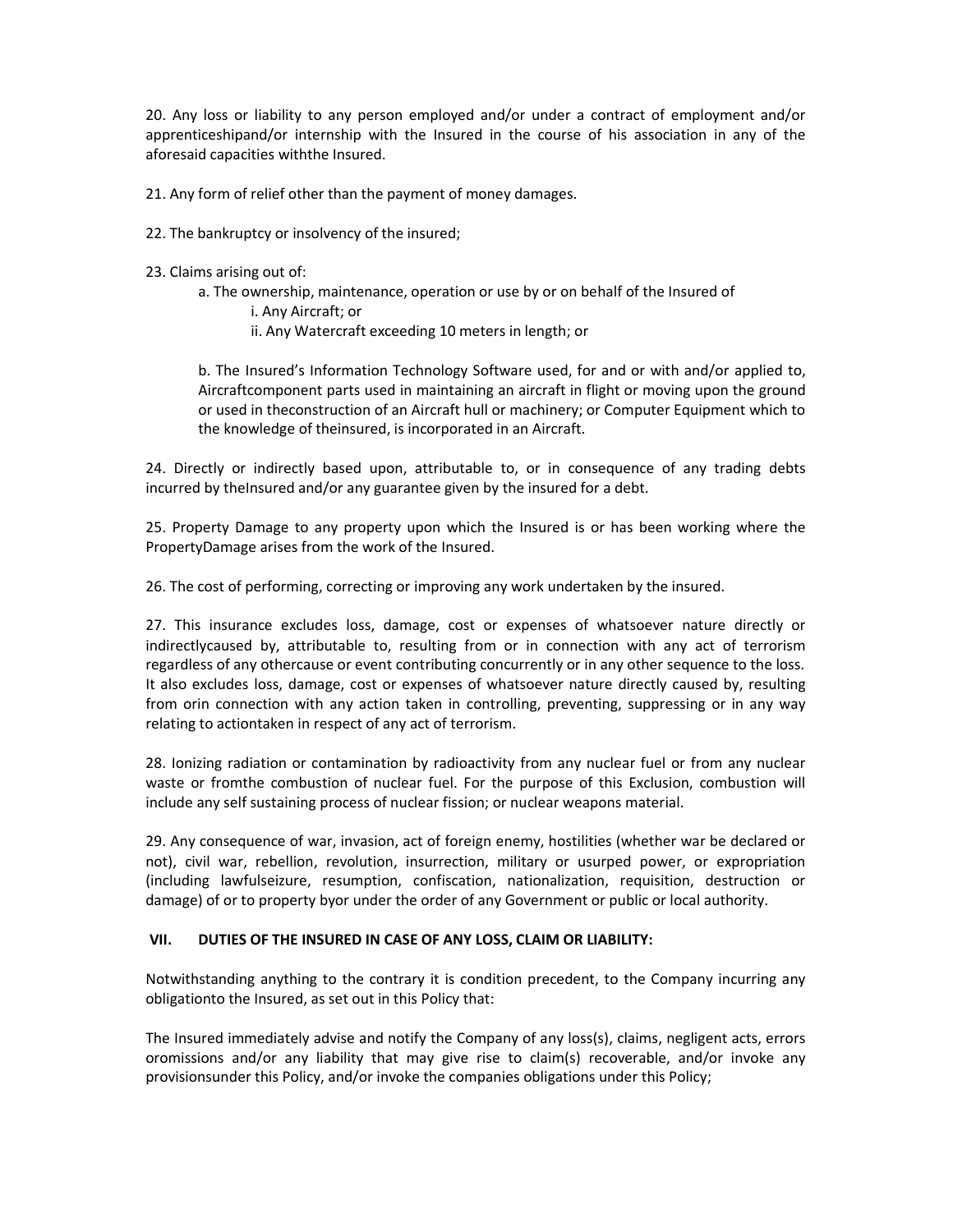The Insured shall in the above mentioned event or circumstance furnish to the Company to the extentpossible:

- (a) How, when and where the "loss, negligent acts, errors or omissions" took place;
- (b) The names and addresses of any injured persons and witnesses; and
- (c) The nature and location of any injury or damage arising out of the "occurrence" or offence;
- (d) And, If a claim is made or "action" is brought against any Insured, the Insured must:
	- 1. Immediately record the specifics of the claim or "action" and the date received; and
	- 2. Notify the Company immediately;

The Insured must see to it that the Company receives written notice of the claim or "action" as soon aspracticable, and must immediately send to the Company any demands, notices, summonses or legalpapers received in connection with such claim and/or any such matter that might be concerned with or effect this Policy.

# Duty to co-operate:

Notwithstanding anything to the contrary the Insured will have a continued duty and obligation to co-operate withthe Company in the investigation and defence of all claims and conduct of legal proceedings arising there fromtheInsured shall:

- (i) Authorize the Company to obtain records and other information;
- (ii) Assist the Company upon the Company's request, in the enforcement of any right against any person ororganization which may be liable to the Insured because of injury or damage to which this insurance mayalso apply; and
- (iii) Cooperate with the Company in the investigation or settlement of the claim or in the defence against the"action", which might affect this Policy. The Company shall have the right to avoid any obligation and/orliability and/or indemnity as under this contract, on non-co-operation, and/or non-compliance by the Insuredof the above mentioned.

3. The Insured shall not make any admission, offer, promise, payment or promise to indemnify another orsomeone without the written consent of the Company.

4. The Insured shall at the expense of the Company, do and/or concur and/or assist in doing, and/or permit allsuch acts that may be necessary and/or reasonably required by the Company for the purpose of enforcementof rights and remedies, and/or for obtaining any relief and/or indemnity from any person(s) - to which theCompany would become entitled to on account of subrogation and/or any losses/expenses that the companyhas incurred as under the policy and/or for any reason whatsoever; the aforesaid duty of the insured shall continue even after the insured has indemnified and/or the expiry of the policy or policy period.

5. Notwithstanding anything to the contrary, when the insured reports a claim as per procedure set out in theaforesaid "Duties of the Insured" and the Company decides to provide indemnity and/or defence to theInsured as per its obligations under the policy  $$ such decision of the Company to provide indemnity and/or defence is always provisional to the underlying loss, liability and/or claim being covered under the policy.

Any determination to the contrary by the Company and/or any person at anytime shall allow the Companyto immediately stop the provision of such indemnity and/or defense as required by the policy; the Companymay further claim back from the insured all sums expended by the Company with respect to such loss,liability and/or claim. The Insured also agrees that the Insured shall be duty bound in the aforesaid instanceto return all sums with respect to such loss, liability and/or claim as demanded by the Company.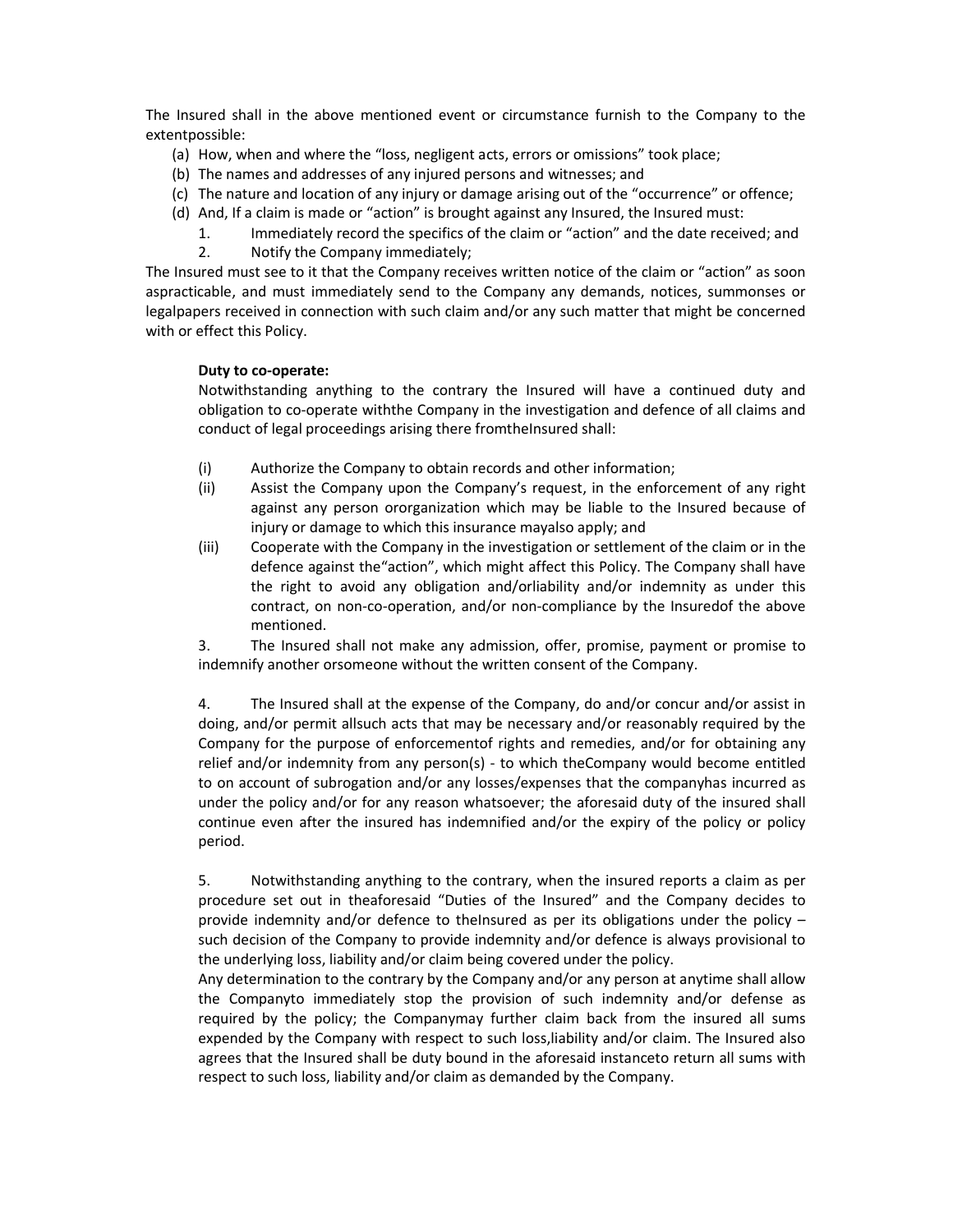# VIII. GENERAL CONDITIONS

# (i) ENTIRE CONTRACT

By acceptance of this policy the insured agrees that the statements in the proposal are their statementsand representations, that this policy is issued in reliance upon the truth of such statements andrepresentations and that this policy embodies all agreements existing between the insured and the Companyor any of its agents relating to this insurance. Notice to any agent or knowledge possessed by any agentor by other person shall not effect a waiver or a change in any part of this policy or stop the Company fromasserting any right under the terms of this policy nor shall the terms of this policy be waived or changed, except by endorsement issued to form a part of this policy.

# (ii) OTHER INSURANCE

Coverage under this policy shall apply only in excess of any other coverage in place; this clause willapply whether the aforesaid coverage is insurance, self-insurance, and/or indemnification and/or anysimilar agreement, whether such other coverage is stated to be primary, pro-rata, contributory, excess, contingent or otherwise.

# (iii) SUBROGATION

In the event of any payment under this policy, the Company shall be subrogated to all of the insured'srights of recovery; the Insured shall execute and deliver instruments and papers and do all else necessaryto secure and maintain the company's right to recovery. The insured shall ensure nothing is done toprejudice this right and provide the company with whatever reasonable co-operation and assistance theymight require.

In the event of any recovery being made, it is specifically understood that the recovered funds shall beapplied in the following order:

(a) The Company shall be reimbursed to the extent of any payment they have made under this policy.

(b) The Company shall be reimbursed the actual costs and expenses they incurred in pursuing the recovery.

(c) The insured shall be entitled to reimbursement in respect of its losses from the recovered amount onlyafter the payment of (a) and (b) and only to the extent of any recovered funds that might remain.

# (iv) ASSIGNMENT

This Policy is not assignable unless the express written prior consent of the company has been obtained;if the insured dies or is adjudged incompetent, this policy will cover the insured's estate, heirs, legalrepresentative with respect to covered loss and/or liability's as set out in this policy. The insured's estate,heirs, legal representatives will however be subject to all terms and conditions of this policy; any breachof the duties of the insured as set out in this policy and/or any other terms as set out in this policy by suchestate, heirs or legal representatives of the insured would discharge the company of any obligations asunder this policy.

# (v) FRAUD

The Company shall not be liable to make any payment under this Policy if the Insured and/or any personon behalf of the Insured has indulged in any fraudulent activity, which includes but is not limited tofraudulent claims and/or material misrepresentations and/or non-disclosure made in bad faith at the time ofthe inception of the Policy and/or anytime thereafter; the said Policy in this case shall be considered nulland void from its inception and all such benefits of this Policy shall stand forfeited.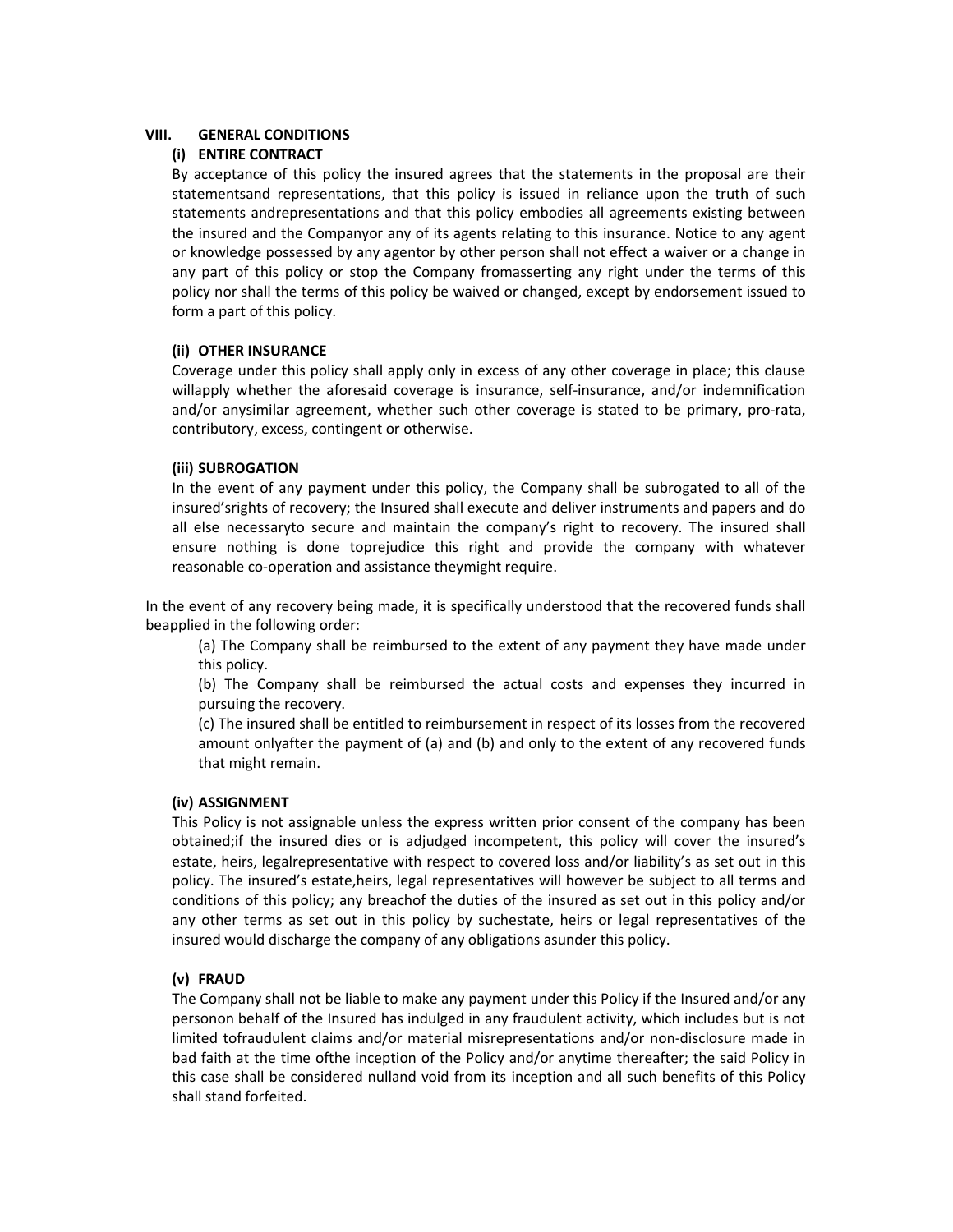### (vi) DUE OBSERVANCE

The due observance of and compliance with the terms, provisions, warranties and conditions of this policyinsofar as they relate to anything to be done or complied with by the insured shall be a condition precedentto any liability of the Company.

### (vii)Insured's Continued Duty to the Company:

The Insured shall give notice as soon as reasonably practicable of any fact, event or circumstance whichmaterially changes the information supplied to the Company at the time when this Policy was affected.This includes but is not limited to the information provided to the Company by the Insured in the proposaland/or application which is an integral part of this Policy; the Company may amend the terms of this

Policy and/or coverage provided there under and/or terminate coverage according to the materiality ofsuch change. Material for change includes:

- a. any material change made or permitted by the insured in the Business or the nature of InformationTechnology offered by the Insured; or
- b. The Insured going into voluntary bankruptcy, receivership or liquidation or the Insured failing to paydebts or breaching any other obligation giving rise to the appointment of a receiver or bankruptcy orwinding up proceedings.

### (viii) Examination of the Insured(s) Books and Records

The Company may examine and audit insured's books and records as they relate to this Policy at anytime during the Policy Period and up to three years afterwards.

The Insured must keep records of all matters and information requested by the Company and must onreasonable notice allow the Company or its nominee to inspect and make copies of those records.

# (ix) Cancellation

(a) Insurance Co. may cancel this policy by giving 30 days written notice of such cancellation to the lastknown address of the insured and in such event Insurance Co. will return a prorata unused portion of thepremium for the unexpired policy period.

(b) This policy may also be cancelled by the insured by giving 30 days written notice to Insurance Co. in which event Insurance Co. will retain premium at the customary short period scale, provided that therehas been no claim under the policy during the policy period in which case no refund of premium shallbe allowed.

(c) The payment of the refund premium by Insurance Co. shall not be a condition precedent to the effectivenessof cancellation of this policy but such payment shall be made as soon as practicable.

# (x) Deductible

i. With respect to each Claim made against the Insured the amount of the Deductible will be borne by theInsured, at their own risk and the Company will only be liable to indemnify the Insured for that part ofany Claim, which is in excess of the Deductible.

ii. With respect to a Claim where the amount of the Claim is less than the amount of the Deductible, theInsured must bear all Defense Costs and/or other costs associated with the Claim incurred by NewIndia to determine liability of the insured or any costs incurred in connection with the said claim.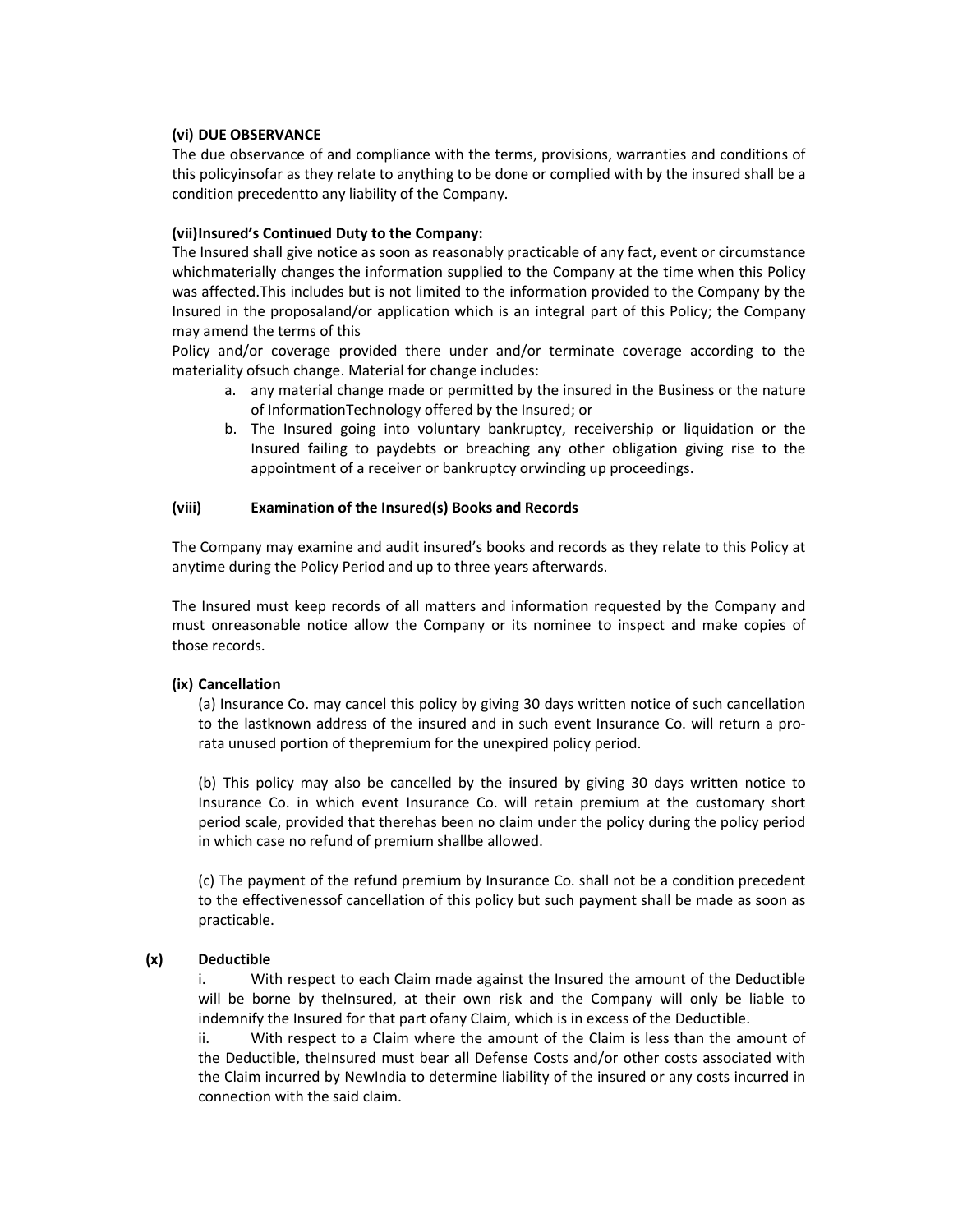iii. Any defense Costs incurred by the Company to determine whether it is obliged to indemnify theInsured under the Policy will not be subject to the deductible.

### (xi) Relinquishment of obligations and benefits by the Company

In connection with any claims against the Insured at its discretion the Company may at any time, pay tothe Insured the limit of indemnity or any lesser amount for which such claims can be settled andthereupon the Company shall relinquish the control of such claims to the Insured and be under no furtherliability in connection therewith except for costs and expenses incurred prior to the date of such payment.

### (xii) Continuity of Coverage

The Company shall subject to the terms of this contract, when specifically set out in the schedule, incases where the insured has maintained, continuous and uninterrupted ( uninterrupted to mean constantand continuous coverage till the inception of this policy) prior creditable coverage (creditable coverage tomean coverage as provided by this policy) with the Company ; and/or in certain cases subject to priorapproval (such approval to be specifically set out in the schedule) of the Company at the time of theinception of this policy, where continuous and uninterrupted creditable coverage has been purchased and maintained by the insured with any other insurer; the Company shall in the aforesaidinstances cover anysuch loss(s), and/or liability's otherwise covered under this policy, but which occurs prior to the policyperiod and during the abovementioned period of continuous creditable coverage and that are reportedduring the said policy period.

The Company's total obligation for loss(s), and/or liability's that occur during the abovementioned period ofcontinuous creditable coverage shall be as per the limits of indemnity as set out in this policy – theCompany's obligation for the aforesaid loss(s) and/or liability' s shall be non-cumulative - to mean that theinsured shall not be allowed to aggregate policy's in order to increase the available limit of indemnity/liability and further the insured will not be able to claim, under continuous creditable coverage as aforesaid,if the insured had known or should and/or could have known of the occurrence, loss, claim and/or liabilitybefore the inception of this policy (before the inception of this policy means before, the policy period; and/or retroactive date if any); and/or if the insured has claimed previously under any such policy and exhaustedhis limits under such policy. If the insured chooses to claim under this policy pursuant to this provision of the policy  $-$  the insured stands to forfeit any right, if any, to claim under any policy past and/or in the future.

The Company in cases where the continuous, creditable coverage was provided by some other insurer;may choose to seek contribution in full or in part from such insurer on account of the indemnity and/orcoverage provided to the insured on account of indemnity provided to the insured pursuant to such continuous,creditable coverage.

#### (xiii) Duty to Co-operate

The Insured shall assist and co-operate with the Company with respect to the investigation; defense; settlement of any claim, loss or liability arising out of a covered occurrence. In the event the Insured failsto co-operate with any such demand of the Company that concerns the above mentioned, the Companycan at its instance seek to declare this Policy null and void from its inception and change subsequentnumbers

The Insured agrees not to settle any claim, incur any Defense Costs, Settlement make anyadmission,offer or payment or otherwise assume any contractual obligation with respect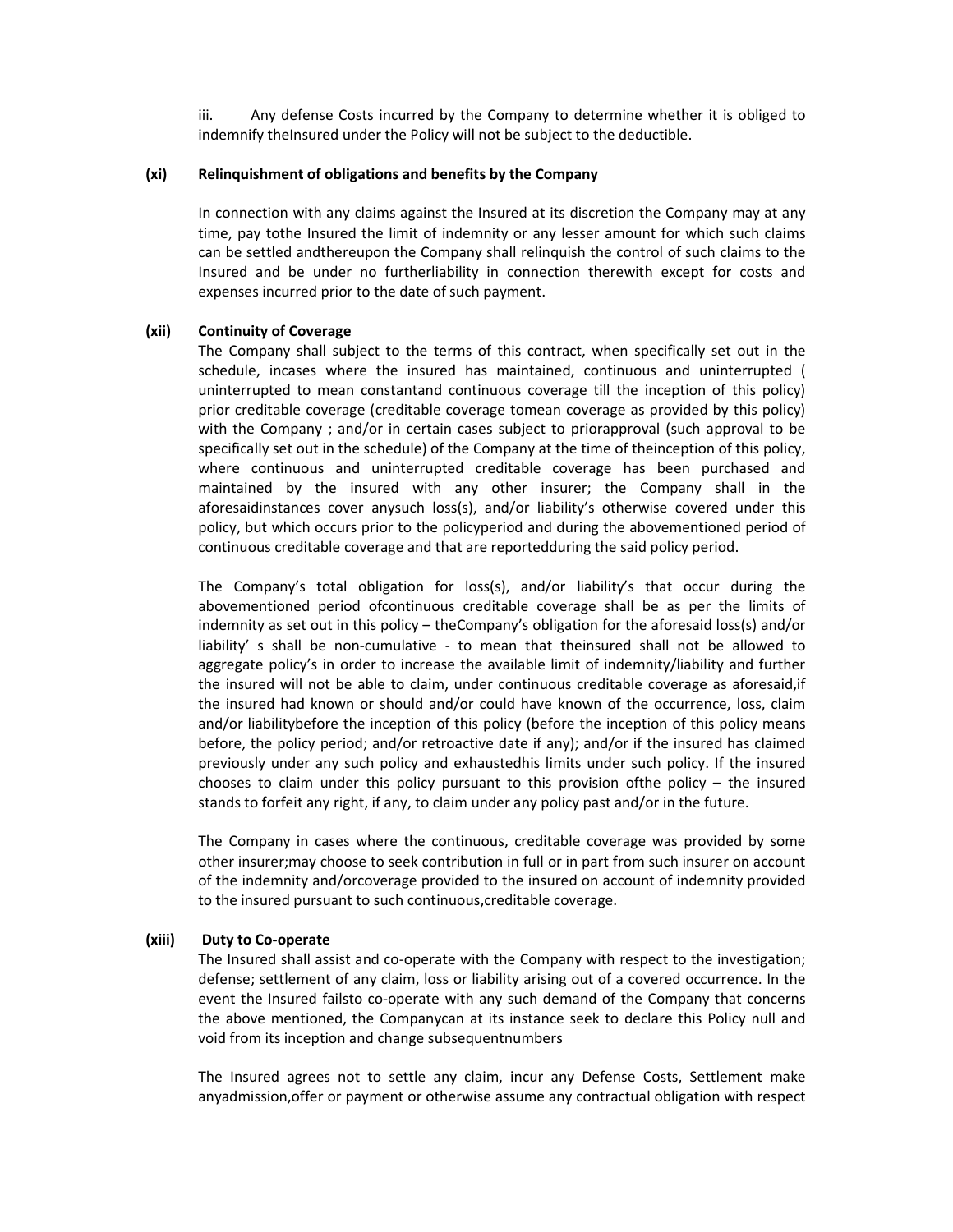to any Claim without theCompany's written consent, such consent is not to be unreasonably withheld. The Company will not beliable for any settlement defense costs, admission, offer or payment, or assumed obligation to which it hasnot consented.

#### Notification of an event or circumstance

If during the Policy Period the Insured gives written notice to the Company of any occurrence which theCompany accepts as being likely to give rise to a claim; any claim subsequently made against theInsured arising out of such occurrence shall be deemed to have been first made during the said PolicyPeriod.

#### Note:

Any such claim made which is related to a previously made claim on account of commonality of occurrence,like the claim being from the same trial as the previously made claim, shall be deemed to have been madeand notified on the date of the previously made claim.

### (xiv) Precautions:

It is condition precedent to the Company liability under this Policy that the Insured shall its own expense:

- a. Take reasonable precautions to prevent any loss, claim and/or liability under this Policy and as far aspossible after discovery of any likely causes take such additional precautions required to preventsuch loss, claim or liability;
- b. Comply with all local, federal and international laws, obligations and/or requirements, applicable to theInsured

The Insured must use its best endeavours to preserve all property, information and communication technology, appliances and plant and all other things which may assist in the investigation or defense of a Claim or factor circumstance, in the exercise of a right of subrogation and, so far as reasonably practicable, the Insuredmust not, without the consent of the Company carry out any alteration or repair to relevant items until theCompany has had an opportunity to inspect them.

### (xv) Insured's Right to contest claim

If the Company recommends settlement in respect of any claim and the Insured does not agree that theClaim should be settled, then the Insured may elect to contest the Claim, PROVIDED ALWAYS THAT theCompany's liability in connection with that Claim will not exceed the amount for which the Claim could havebeen so settled plus the Defense Costs incurred up to the date of the insured's election – but subject to theaggregate limit of liability as set out in this policy.

### (xvi) Due Observance

If the Insured fails to comply with any term, Condition or provision of this Policy, the Company may refuseto pay a Claim.

### (xvii) Legal Action against 'Insurance Co.'

This insurance does not confer any right to any person to file a suit against the Company or to join theCompany as a party to any suit for damages against the insured.

#### (xviii) Reduction of limits of indemnity

In the event of liability arising under the Policy or the payment of claim under the Policy, aggregate limit ofindemnity under the Policy shall get reduced by the extent of quantum of liability to be paid or actualpayment of such claim. Under no circumstances shall it be